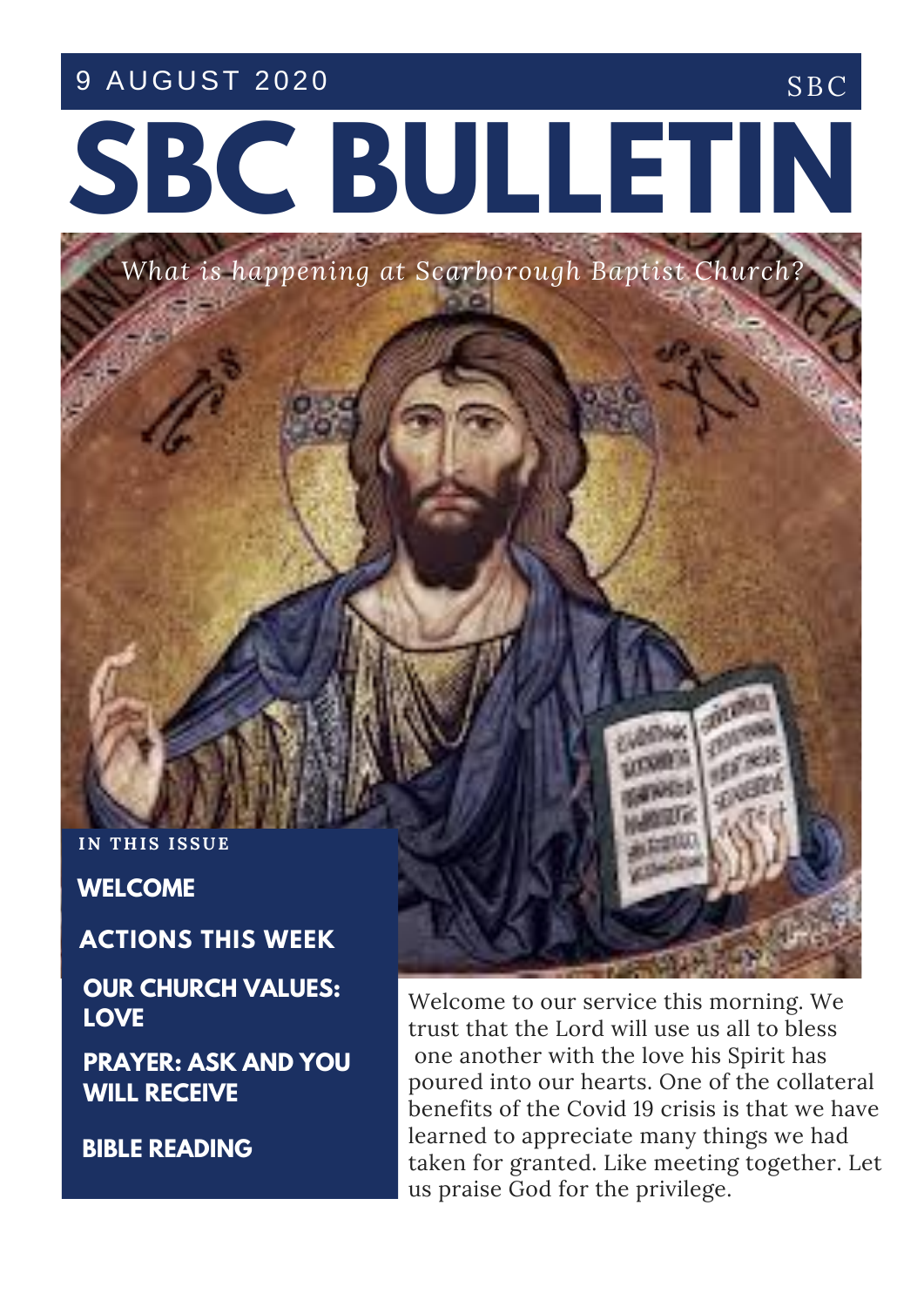# 9 AUGUST 2020 P2



T*he values of Scarborough Baptist Church fall under three action categories – Love, Know, and Go. Each category contain a series of supplementary principles that act as a guide to how we 'do' church at Scarborough.*

We pray to be a church which is:

built on the person and character of God where our members are excited about who God is, love His person and character and worship him as the triune God (Father, Son and Holy Spirit), who is their Creator, Saviour and Lord

embrace his will as an opportunity to love him and others better

resist being motivated by guilt to do things for God and others but are motivated by their love for God and gratitude for what He has done for the world in Christ

### HAPPENINGS THIS WEEK

#### **SUNDAY**

Prayer meeting before church Sundays @ Six & service tonight **MONDAY**

Explorers' Bible Study 9.30 am at the church.

Bible Study at the church at 7pm.

**TUESDAY**

Craft group possibly starting in a week's time Pastors' meeting

**THURSDAY** Mainly Music Outreach to carers with toddlers.

**OTHER MINISTRIES Brighton Kids** continuing on every day. **Music Committee** meets first Sunday of the month **Saturday Prayer Meeting** 8am **NEXT SATURDAY** on zoom **Mentoring at Primary School** to be decided when to restart **Finance Meeting** - once a month

**Management Meeting** - once a month

**Elders' meeting** - once a month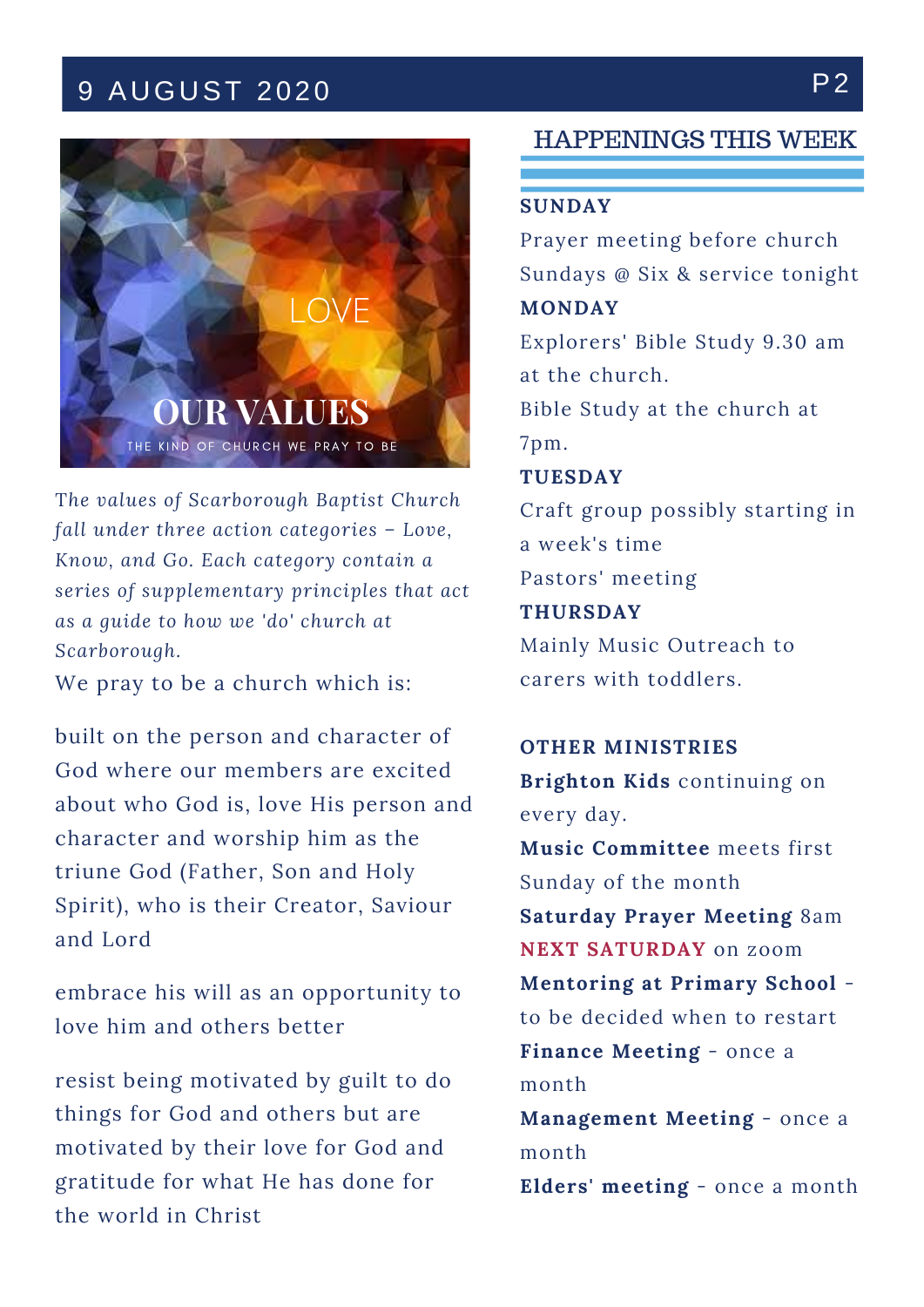## 9 AUGUST 2020 P3

When we ask God to forgive us our sins, we often say it thinking of our personal failures and shortcomings. This is not necessarily wrong.

# Prayer

The prayer, however, also point to our communal sins. The "our Father" is the prayer of the people of God. In this prayer we confess that we as a church community can so easily get it wrong. We confess that we believe in one holy and apostolic

 $\frac{\mu}{\rho}$ church, the community of believers. To belong to the church is to belong to a llocal church community, but also to a community of believers across the world and across vaious denominations. In praying "forgive us our sins" we are associating ourselves with the brokenness and fallenness of the church worldwide. But why should we do this? Are we not responsible for our own lives and own sins? Why should we confess the sins of others over whose actions we have had no control? Because they are family, and we care for them. Because their actions bring shame on the church as a whole. A Christian who acts badly, does not only affect his or her own spiritual life, the action has consequences for the church as a whole. How many times we have heard of people who do not want anything to do with God or the church, because of the way they had been treated by someome confessing to be a Christian. But there is a more significant reason for us to confess the sins of the church together: we thereby confess that we too belong to this group who need forgiveness again and again. Even as we consider the many places where others in the church, or churches as a whole, have failed to bring honour to God's name, we do so in the knowledge that we have the same capacity for wrong-doing as they have demonstrated.

There are many Christians who confess to knowing the Lord but who wants to disassociate themselves from the church. They do not want to be counted among the hypocrites. Sadly, in so doing they miss the heart of the gospel. They are removing themselves from those who have to rely on God's grace to forgive them again and again. They place themselves outside of the realm of grace. They wish to associeate themselves with the healthy who do not need the doctor. The Lord's prayer, however, invites us to align ourselves with those who are weak and have fallen, and ask with them: "Forgive us our sins."